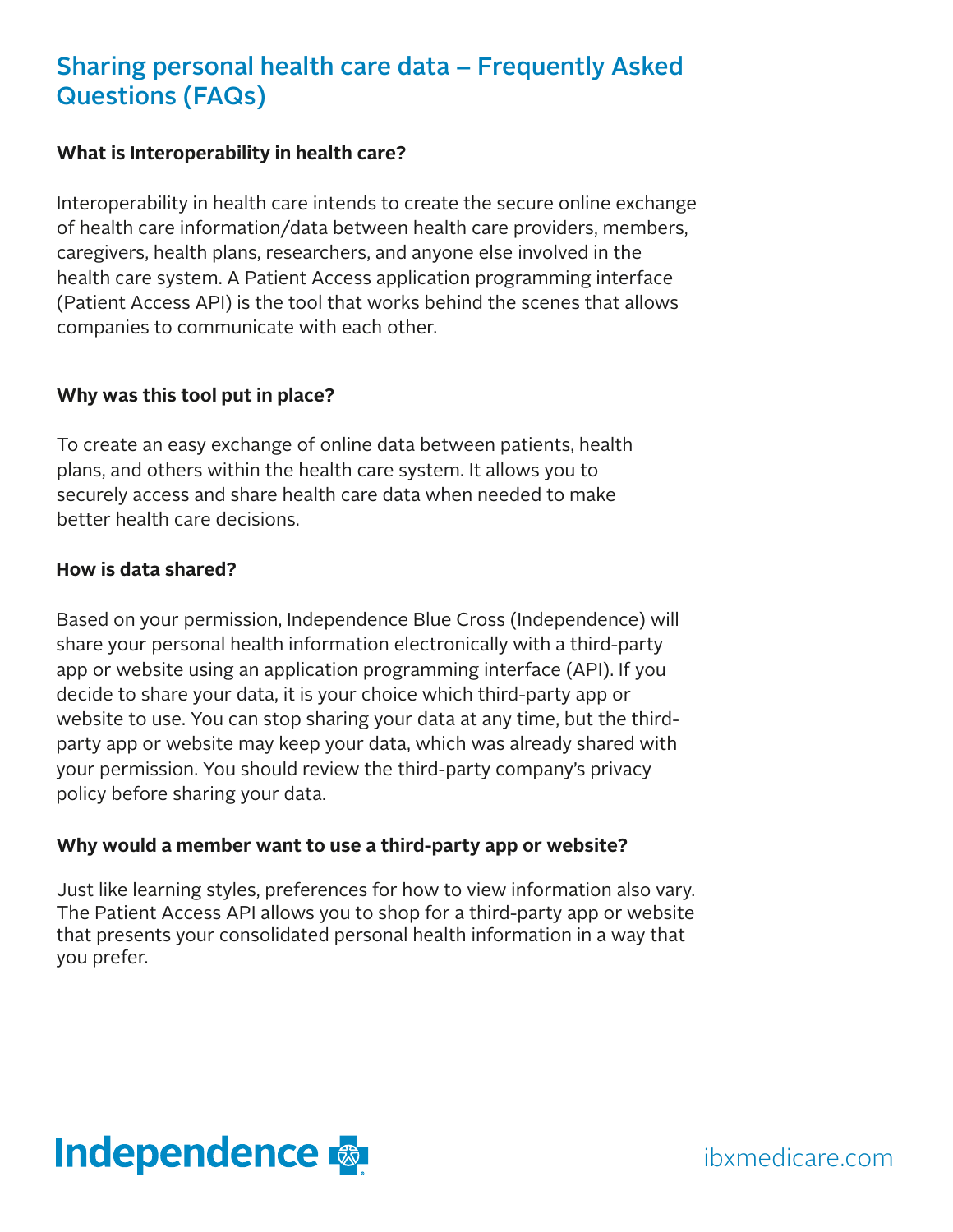## Sharing personal health care data – FAQs (continued)

## **Does Independence sell my health information to third-party apps or websites?**

No, Independence does not sell members' personal health information to third-party apps or websites.

## **How long will the third-party app or website have access to my personal health information?**

Every third-party app and website is different and has their own privacy policies. Please check the privacy policy of the third-party app or website to find out how long the third-party app or website will have access to your data.

### **How will my personal health information remain secure?**

Independence does not have oversight or control of the third-party app's or website's day-to-day practices. Independence cannot confirm if the third-party app or website is secure. Before you pick a third-party app, it is important to know what security measures the third-party app or website uses to protect your data. This information can usually be found in the app's or website's privacy policy.

If you decide to access your personal health information through a thirdparty app or website, you should carefully review the privacy policy. Some security questions to consider when choosing a third-party app or website:

- How will this third-party app or website *use* my data? For what purposes?
- What security measures does this third-party app or website use to protect my data?

To learn more, please read the Educational Materials – details about sharing your data located at **[ibxmedicare.com/datasharing](http:// ibxmedicare.com/datasharing.)**.

# **Independence**

ibxmedicare.com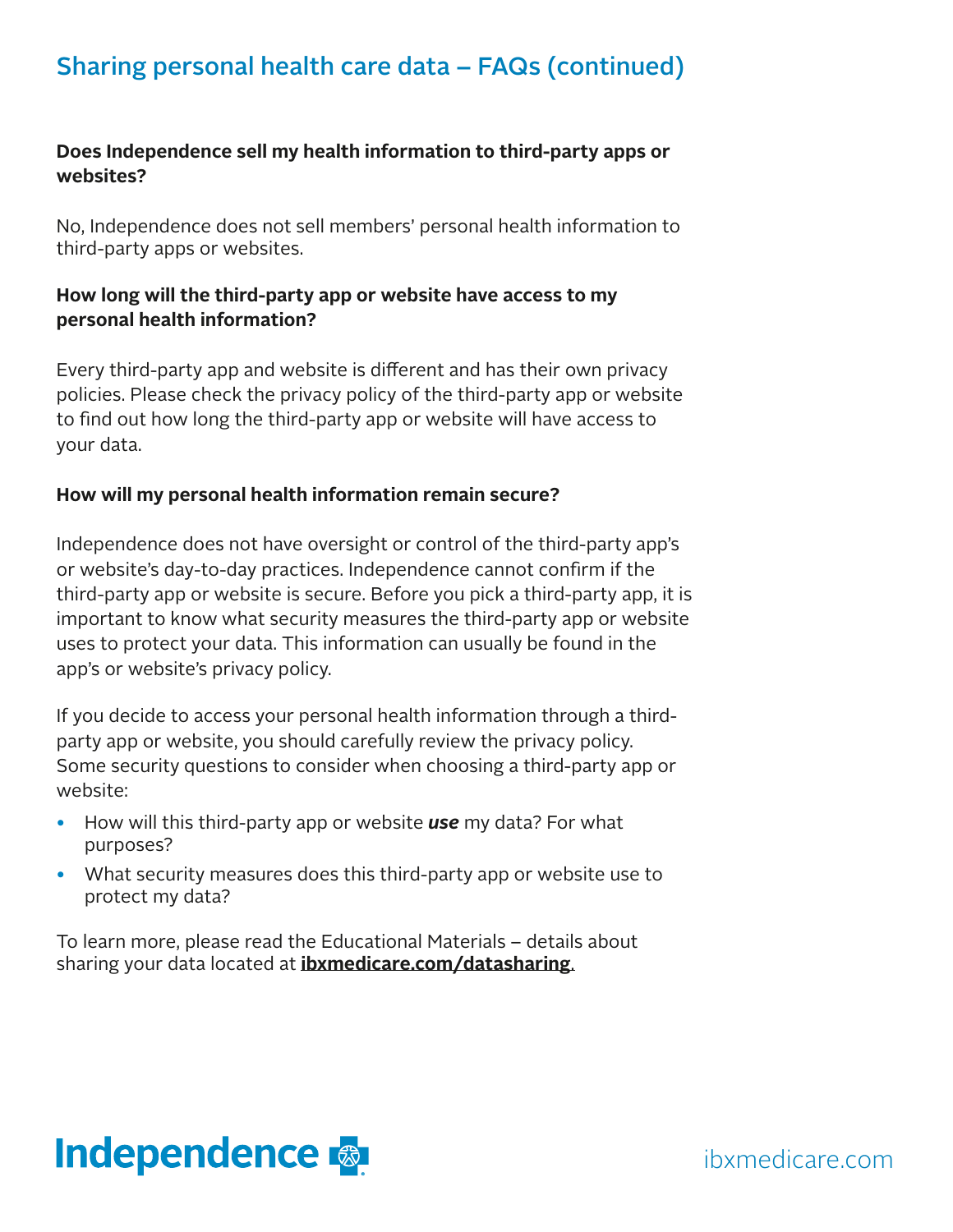## Sharing personal health care data – FAQs (continued)

### **Whom should I contact with questions?**

Please contact our Member Help Team at the number on the back of your member ID card.

Personal representatives (power of attorney or legal guardian) can contact our Member Help Team by calling 1-800-ASK-BLUE (1-800-275-2583) (TTY/TDD: 711) Monday through Friday from 8 a.m. to 6 p.m.

#### **Can a family member or friend manage this process for me?**

A family member or friend can manage this process for you. This should be someone you trust with viewing and having access to your personal health information. This person is known as a personal representative (power of attorney or legal guardian). Your personal representative will need to complete and send back the following form and supporting documentation to authorize Independence to share your personal health information with this person.

- [Personal Representative Request Form](https://www.ibx.com/documents/35221/56656/personal-representative-request-form.pdf/f6e473e9-007c-1657-61b3-033c4a418bfa?t=1579885728617)
	- Mail to:

Member Correspondence P.O. Box 41890 Philadelphia, PA 19101-1890

• Fax to:

215-241-2042 or 1-888-457-3013 (Toll-free)

Once the *Personal Representative Request Form* is filed, your personal representative should contact our Member Help Team at 1-800-ASK-BLUE (1-800-275-2583) (TTY/TDD:711) to create a personal representative portal account for data sharing. Your personal representative will need to set up a username and password to authorize Independence to share your personal health information with a third-party app or website. Once filed, the form does not expire, unless it is revoked in writing by the member, a court order, or an applicable law.

## **Independence**

ibxmedicare.com